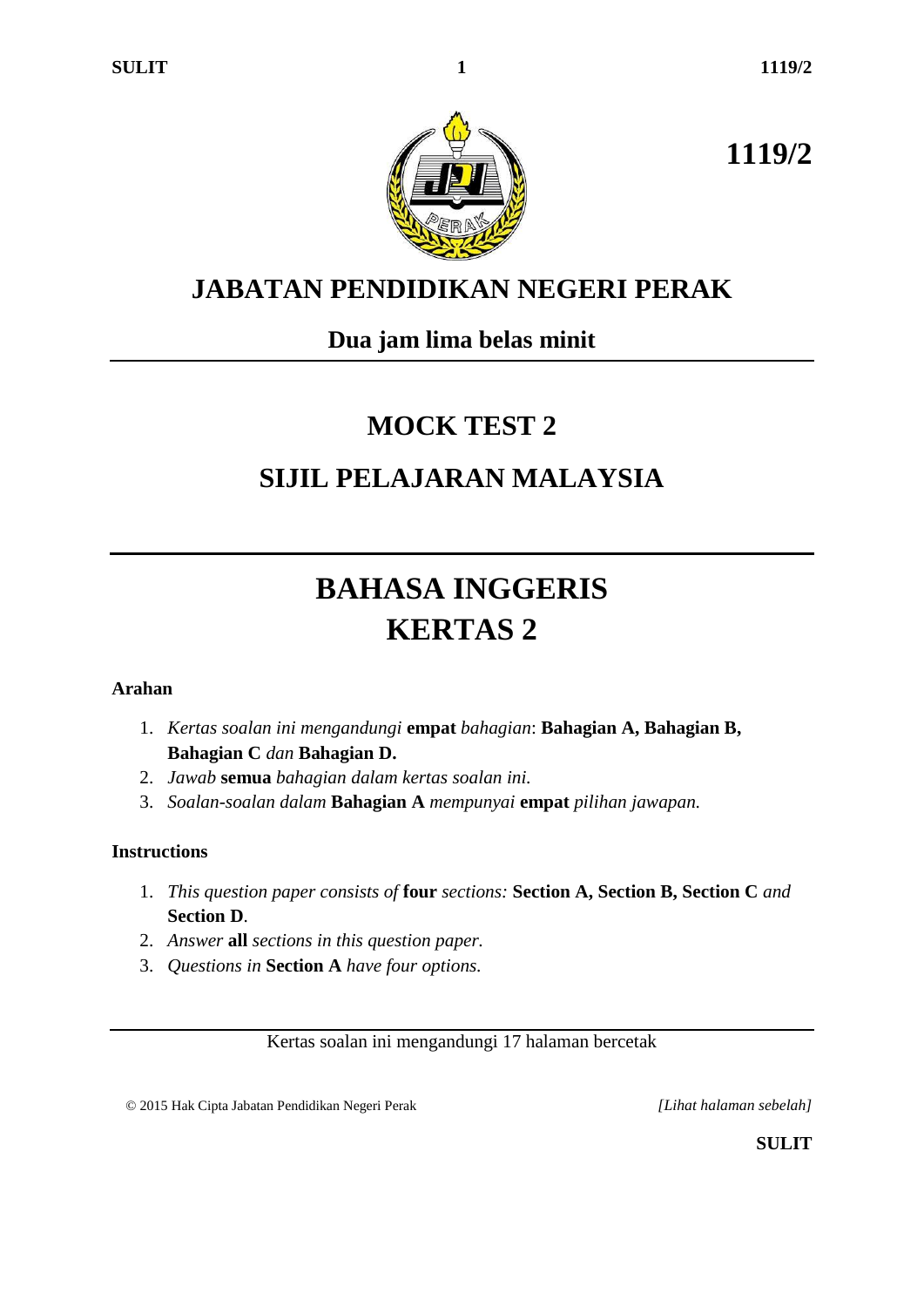# **Section A**

[25 *marks*]

[*Time suggested* : 50 *minutes*]



- **1** The above picture teaches the public to
	- A feed the cats with fish
	- B keep the fish fresh all the time
	- C wash the fish stall before selling fish
	- D clean the fish stall after business hours

# **"He who opens a school door, closes a prison."**

*- Victor Hugo*

**2** What can we infer from the above saying?

- A Children who learn to read, write and count will have a better future
- B Children who skip school will eventually become criminals
- C Teachers have the authority to close the prison
- D Irresponsible children will be sent to prison

© 2015 Hak Cipta Jabatan Pendidikan Negeri Perak *[Lihat halaman sebelah]*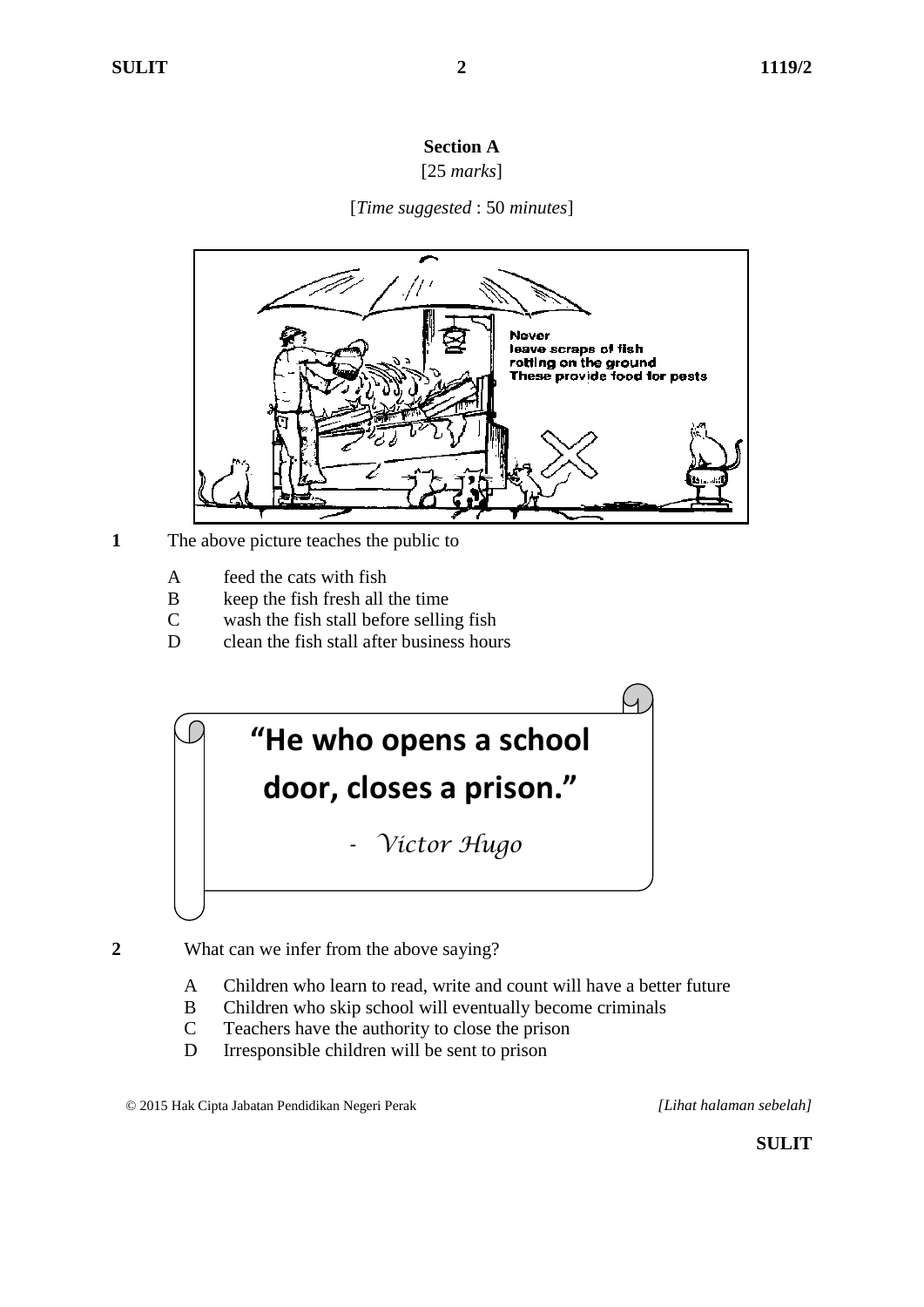

- **3** Which of the following necessities are charged with GST?
	- A Bread and glutinous rice
	- B Sausages and fried nuggets
	- C Sweet potatoes and coconuts
	- D Rubber gloves and safety boots

### **AUGUST TOURISM MALAYSIA EVENTS**



#### **7-9 Aug 2015: Rainforest World Music Festival 2015**

Visit Sarawak on the island of Borneo to see the living museum known as Sarawak Cultural Village. Musicians from around the world will gather here to celebrate a fusion of nature, culture and ethnic music. If you have the time, head for [Bako National Park](http://www.malaysiavacationguide.com/bako-national-park.html) near Kuching and you will not regret it. Further information can be obtained by contacting: Tel: +6082 846 411 Website: [www.sarawaktourism.com](http://www.sarawaktourism.com/)

### **4** From the advertisement above, we know that visitors to the Sarawak Cultural Village can

- A listen to nature
- B learn about the national park
- C meet musicians from around the world
- D enjoy pop music while visiting the living museum

© 2015 Hak Cipta Jabatan Pendidikan Negeri Perak *[Lihat halaman sebelah]*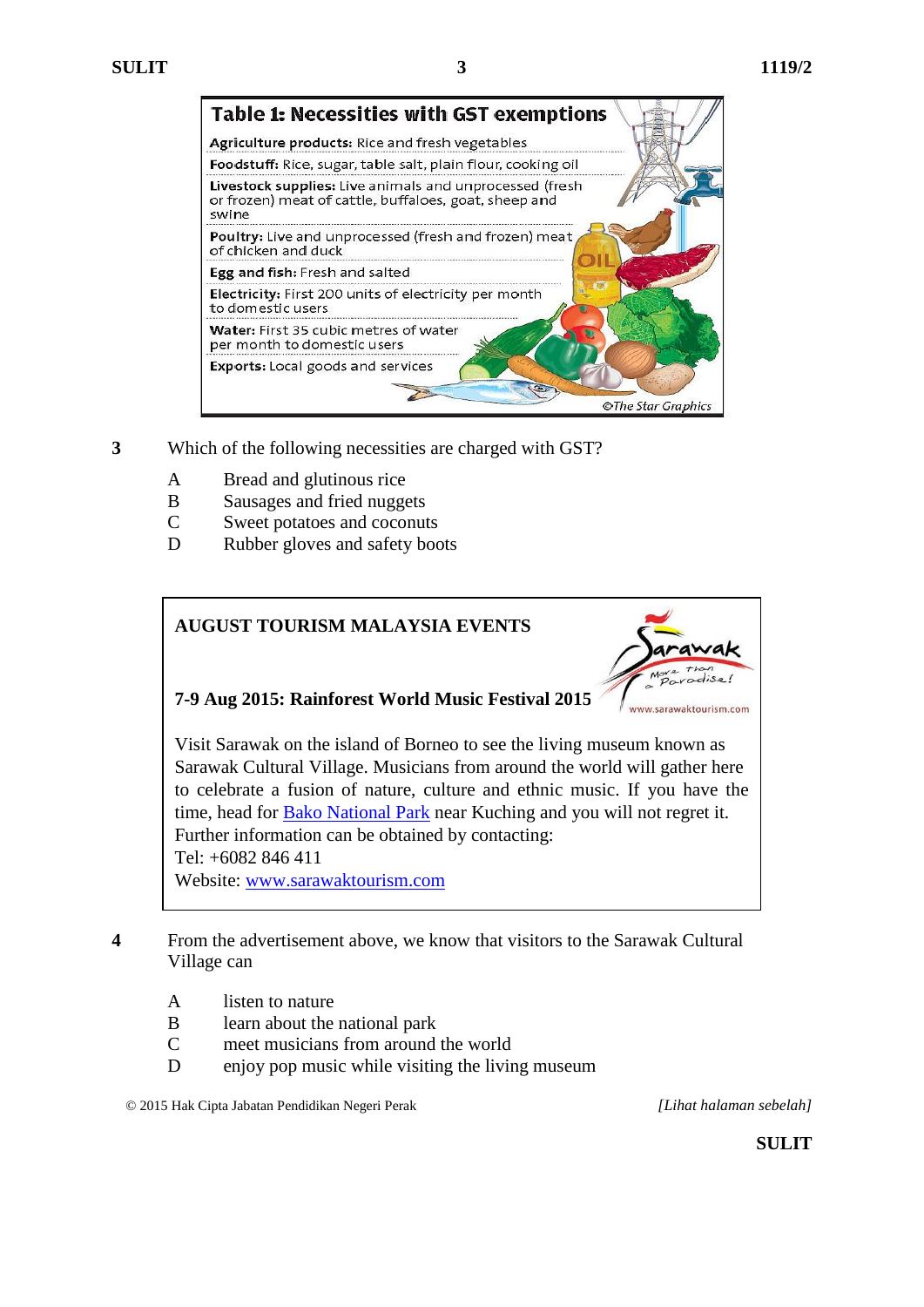# **URGENTLY REQUIRED**

### **ACCOUNTS ASSISTANT**

One of the leading groups of newspapers urgently requires the service of an Accounts Assistant for its Lahore office.

- Oualification : B.COM
- Experience :  $1 2$  years in Accounts
- Age group :  $22-35$
- Skills : Must have expertise in using MS Excel and MS Access

Interested candidates meeting the above criteria may send their CV to [hrdrecruitment786@yahoo.com](mailto:hrdrecruitment786@yahoo.com) or to *Box No. 390 c/o 13-Davis Road, Daily Jang Lahore* within seven days of this advertisement

**5** An applicant who is interested in applying for the post should

- A be at least 35 years old
- B be able to use MS Excel and MS Access
- C have at least 1 year of experience in Accounts
- D send their resume to [hrdrecruitment786@yahoo.com](mailto:hrdrecruitment786@yahoo.com) after seven days

| <b>SPM RESULTS</b> | 2012                                                                                                                                                               | 2013 | 2014 |
|--------------------|--------------------------------------------------------------------------------------------------------------------------------------------------------------------|------|------|
| 10As               | 30                                                                                                                                                                 | 27   | 30   |
| 9As                | 18                                                                                                                                                                 | 16   | 18   |
| 8As                | 24                                                                                                                                                                 | 23   | 36   |
| 7As                | 45                                                                                                                                                                 | 45   | 36   |
|                    | Meantle $\alpha$ of $\mathcal{O}_{\text{free}}$ denotes exists $A = \mathcal{O}_{\text{free}}$ and $\mathcal{O}_{\text{D}}$ and $\alpha$ and $\alpha$ and $\alpha$ |      |      |

Number of Students with As for SPM in SMK Tapah

**6** The table above shows the number of students with As for SPM in SMK Tapah. What can we conclude from the table?

- A Students are getting smarter year by year
- B More students are taking the exam each year
- C There has been a marked increase in the number of students with 10As
- D The number of students with 8As has significantly increased over the past 2 years

© 2015 Hak Cipta Jabatan Pendidikan Negeri Perak *[Lihat halaman sebelah]*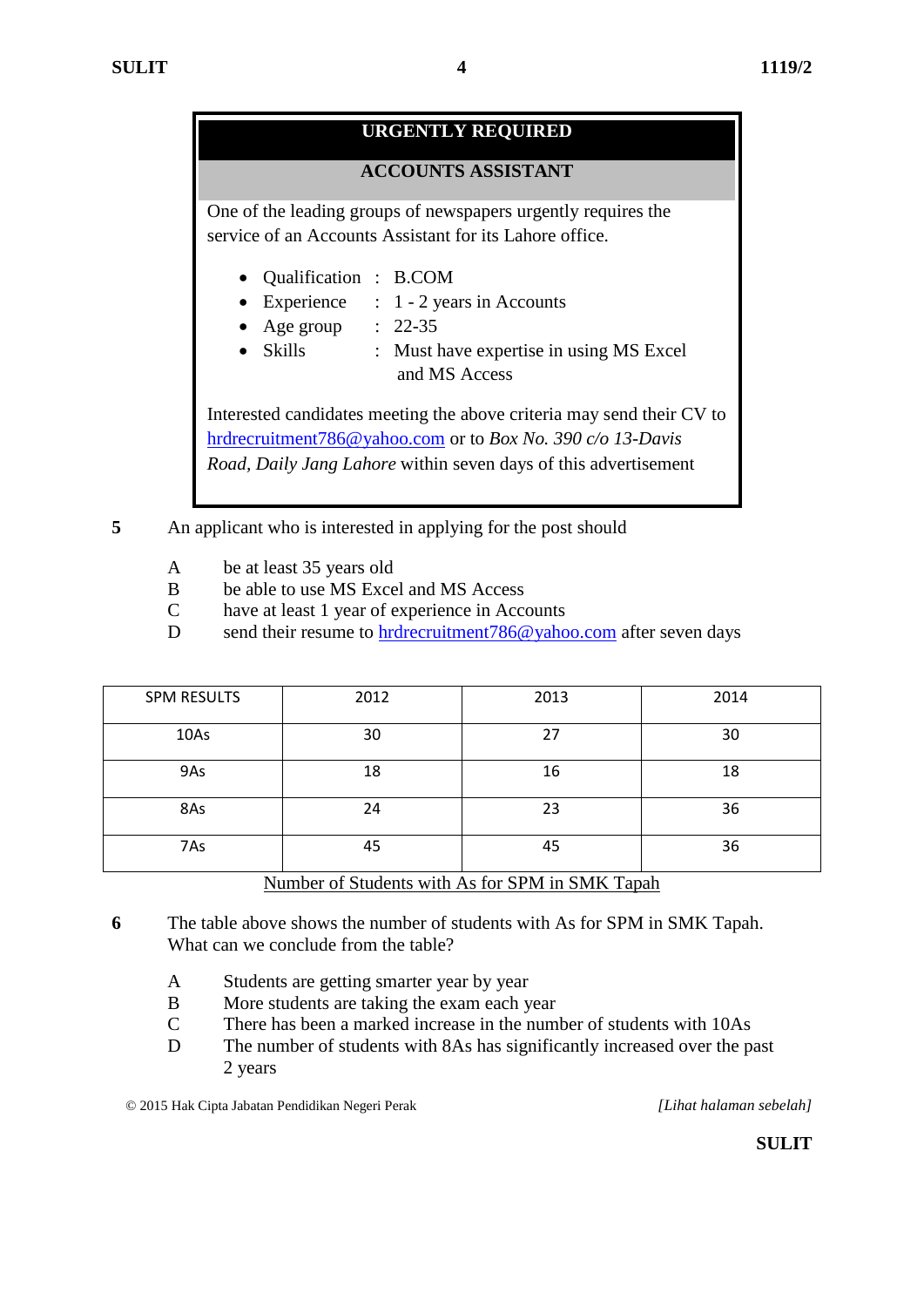**Questions 7 and 8** *are based on the given report below.*

#### **Malaysia: Flood Situation Update no. 4**

**Friday, 09 January 2015 15:00**

**REPORT** from Association of Southeast Asian Nations

Published on **09 Jan 2015**

Kelantan, Pahang, Perak and Terengganu were inundated by rain yesterday, making the water level increase once again. Rivers in Pahang and Perak are reported to have significant water increase above normal. In Terengganu, about 70 families were brought back to the evacuation centres last night because of the situation. The Malaysian Meteorological Department forecasted that rain would still *intermittently* occur during the weekend in Kelantan, Terengganu, Pahang and Perak. Though situation has improved in Pahang, Perak and Kelantan and the evacuee number has decreased, the situation may gradually change in the next few days due to the rainfall intensity.

- **7** Which of the following words is the closest in meaning to *intermittently*?
	- A occasionally
	- B frequently
	- C heavily
	- D rarely

**8** Based on the information above, which of the following statements is **true**?

- A The water level in Pahang and Perak is reported to drop significantly.
- B The water level in Kelantan, Pahang, Perak and Terengganu increased steadily.
- C In Terengganu, approximately 70 families had to return to the evacuation centre.
- D The flood had receded in Pahang, Perak and Kelantan and all the flood victims were sent back home.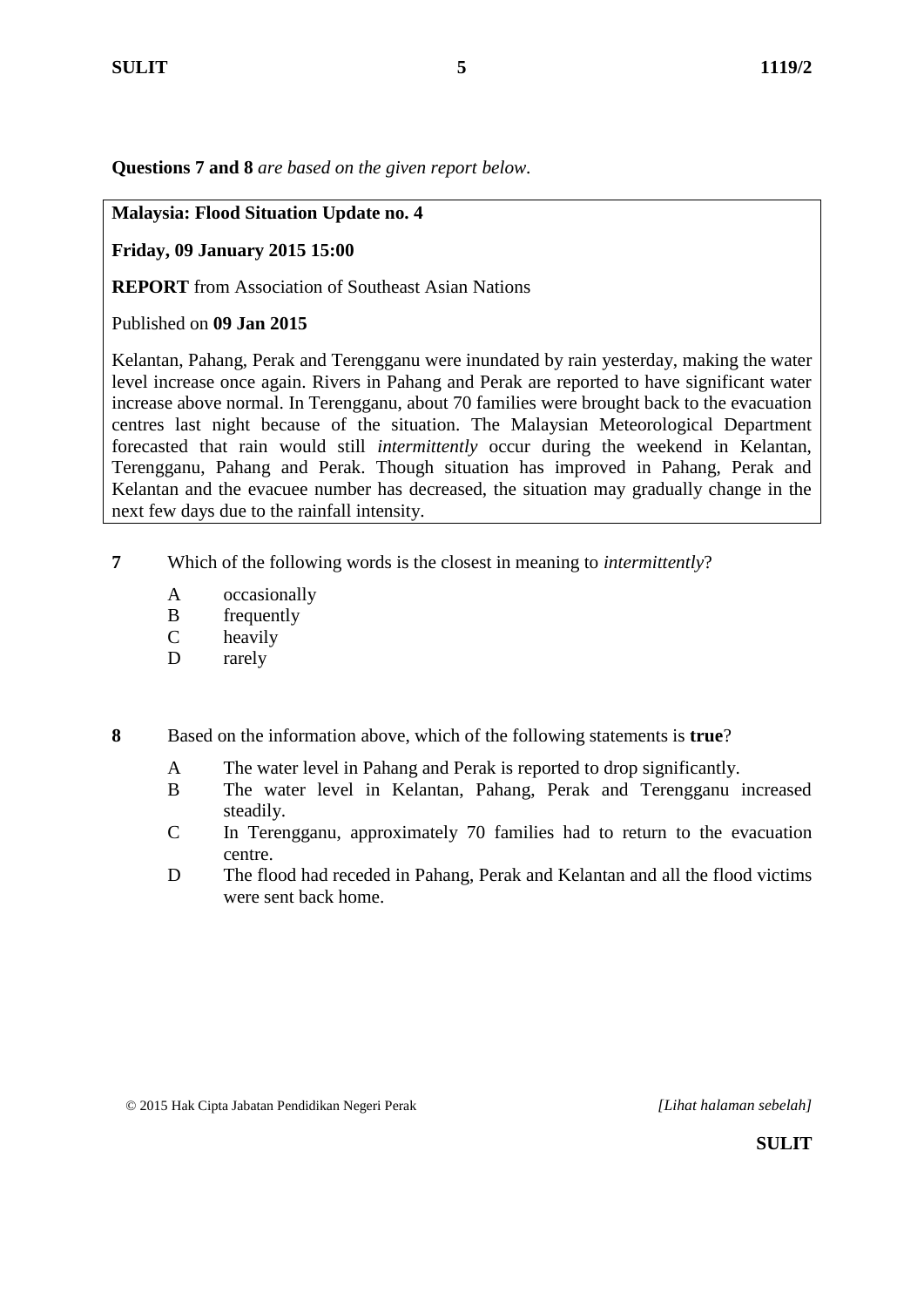**Questions 9 to 15** *are based on the following passage. Choose the best answer to fill in each blank.*

I was only nine years old and off on a great adventure. I had just joined the scouts and was going on a camping trip. This would be the first time I had ever **\_\_\_9\_\_\_** out in the open.

The day came for the trip 10<sub>\_</sub> in no time; we were on our way to our camping site. We arrived at **\_\_\_11\_\_** destination after about half an hour of cycling along a quiet country road. The camping ground was a small clearing in the forest, about 300 meters **12\_** the main road. So, it was very quiet there, except for the sounds of the insects. Occasionally, we would hear the faint **\_\_\_13\_\_\_** of a vehicle passing on a distant road.

 Our first task was to pitch our tents. **\_\_\_14\_\_\_**, we all fell to the task. Soon, all our tents were ready. Then, our Scout Master **\_\_\_15\_\_\_** us how to tie knots and make gadgets which would be useful to us in the wild. These were all new experiences for me and I was really excited when I saw that we could really make useful things out of branches and leaves.

| 9  | A             | beings  | 13 | A             | roar       |
|----|---------------|---------|----|---------------|------------|
|    | B             | being   |    | B             | rumble     |
|    | $\mathcal{C}$ | been    |    | $\mathcal{C}$ | sputter    |
|    | D             | be      |    | D             | explosion  |
| 10 | A             | but     | 14 | A             | Obviously  |
|    | B             | and     |    | $\bf{B}$      | Suddenly   |
|    | $\mathcal{C}$ | with    |    | $\mathsf{C}$  | Eagerly    |
|    | D             | until   |    | D             | Lazily     |
| 11 | A             | his     | 15 | A             | told       |
|    | B             | my      |    | $\bf{B}$      | showed     |
|    | $\mathcal{C}$ | our     |    | $\mathcal{C}$ | ordered    |
|    | D             | their   |    | D             | introduced |
| 12 | A             | from    |    |               |            |
|    | B             | across  |    |               |            |
|    | $\mathcal{C}$ | beside  |    |               |            |
|    | D             | between |    |               |            |

© 2015 Hak Cipta Jabatan Pendidikan Negeri Perak *[Lihat halaman sebelah]*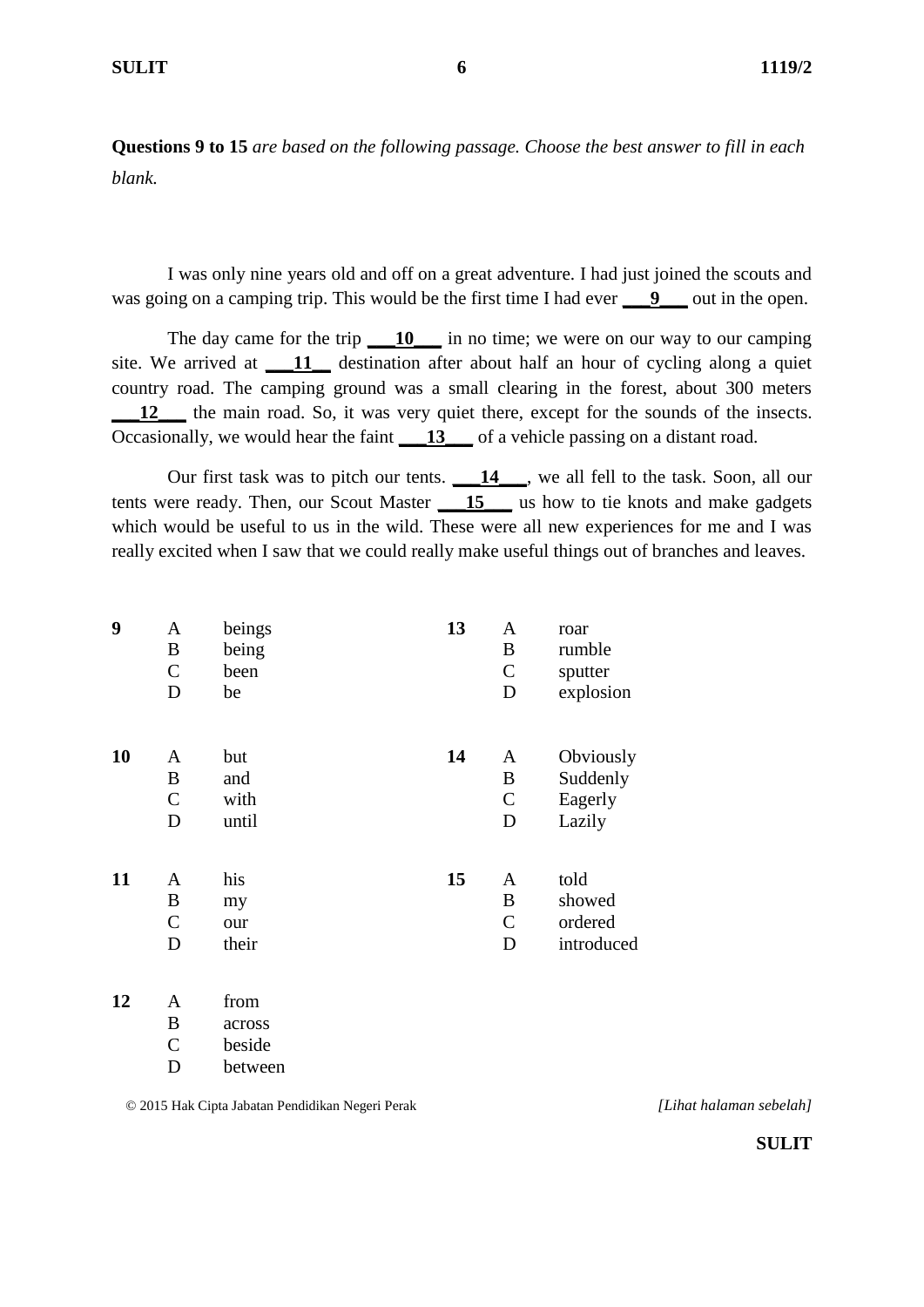# **Section B**

# [10 *marks*]

[*Time suggested* : 50 *minutes*]

**Questions 16 to 25**

*Read the following text and answer the questions that follow.*

 **Buy Nothing Day** was started in 1992 by the Media Foundation, a group based in Vancouver, Canada. The purpose of Buy Nothing Day is to ask people to not shop for a day and instead to spend time with family and friends.

 It is celebrated on the last weekend in November when the Christmas shopping period begins. It was started as a means of challenging over-consumption and the waste that consumption produces by asking people to consider if they really need all the things they are buying and to consider the personal, social and environmental effects of our shopping addiction.

 Now, Buy Nothing Day is celebrated in more than 62 countries and more than one million people participate in events. These include street theatre outside major department stores, meditating in Santa Claus costumes, cutting-up-credit-card events and free food parties.

 **http://www.environment-ed.com/classroomactivities.htm**

© 2015 Hak Cipta Jabatan Pendidikan Negeri Perak *[Lihat halaman sebelah]*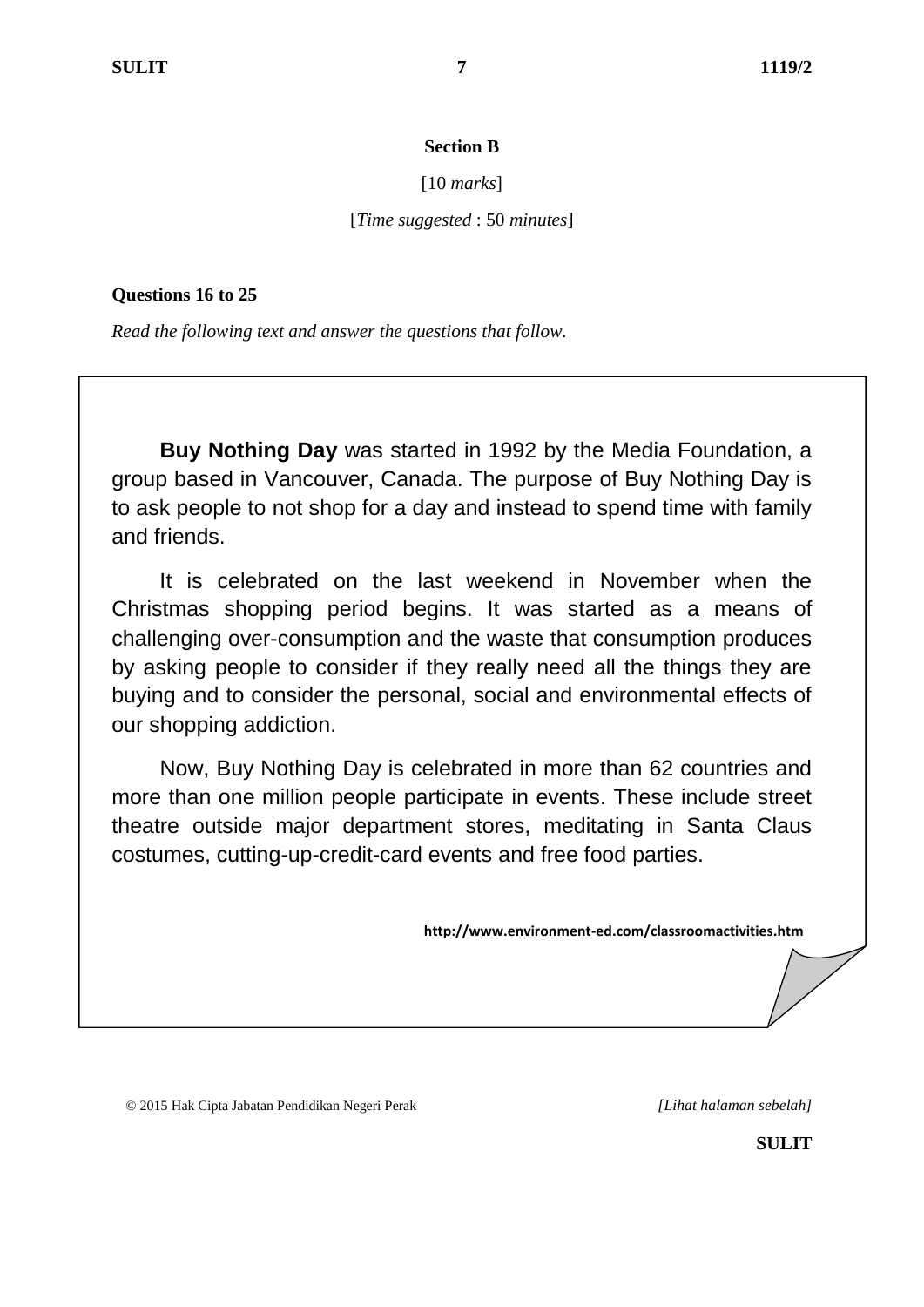# Questions 16 to 25

Using the information from the text, complete the table below.

| <b>BUY NOTHING DAY</b>           |                |  |  |
|----------------------------------|----------------|--|--|
| Year started                     | <b>16</b>      |  |  |
| Initiated by                     | 17             |  |  |
| Aims                             | 18<br>19       |  |  |
| Time of celebration              | 20             |  |  |
| Countries involved               | 21             |  |  |
| Events                           | 22<br>23<br>24 |  |  |
| One consideration while shopping | 25             |  |  |

© 2015 Hak Cipta Jabatan Pendidikan Negeri Perak

[Lihat halaman sebelah]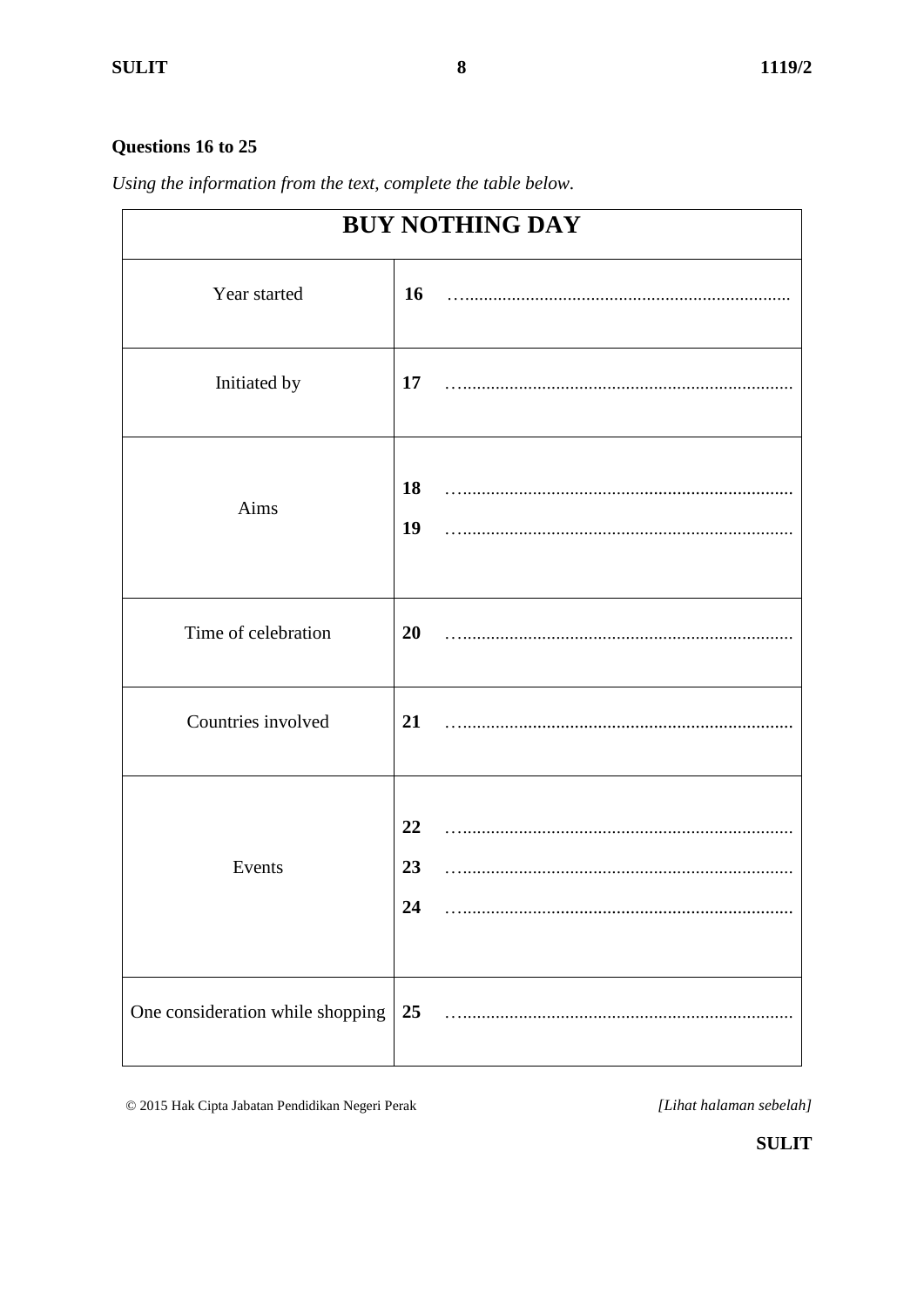#### **Section C**

## [25 *marks*]

#### [*Time suggested* : 50 *minutes*]

#### **Questions 26 to 31** *are based on the following passage*

- **1**  Due to a rare brain condition, Tait Sherman lived in a silent world, but after finally getting help from a specialist speech school – and a children's classic – he was able to tell his mum Reama exactly what he felt for her.
- **2** Tucking her son Tait into bed one night, for the very first time, his mum Reama Sherman heard the words she had been longing for all her life. Her little **5** seven-year-old boy gave her a big hug and whispered "I love you." Most other mums would have heard those special words hundreds of times by the time their child had reached Tait's age. But for Reama, it was a heart-melting moment as until then little Tait had lived in a silent world.
- **3** Tait, now 10, suffers from a rare brain abnormality, Bilateral Perisylvain **10** Polymicrogyria, which affects the part of his brain concerned with language. It means Tait knows what he wants to say but his mouth and lips can't make the sounds. The condition is so rare that there isn't even an association to help sufferers and their families. For years Reama, 40, fought to get a diagnosis for her son and the professional help he so desperately needed. But when that help finally **15** came, the results were astounding – Tait finally found his voice after seven years of being unable to speak.
- **4** Reama says, "It was the most amazing moment. To not be able to communicate with someone that you love most in the world, and not be able to say those words that connect you is just heartbreaking. We would always use sign **20** language to say 'I love you' but one day when I was putting Tait to bed, he pulled me in to hug him and said the words 'uv you'. It was a heart-stopping moment."
- **5** But incredibly, what had helped him say these three words was reading the bestselling children's book, *Guess How Much I Love You*?, in which a couple of hares, a father and son, use larger and larger measures to quantify how much they **25** love each other."It has been a much-loved book of ours so I would always try to think of a new measure of my love for Tait," says Reama. "I would often include something that he had done that week such as 'I love you a hundred lengths of the swimming pool.' We always used to sign the words but this was the first time Tait had been able to say them himself." **30**

© 2015 Hak Cipta Jabatan Pendidikan Negeri Perak *[Lihat halaman sebelah]*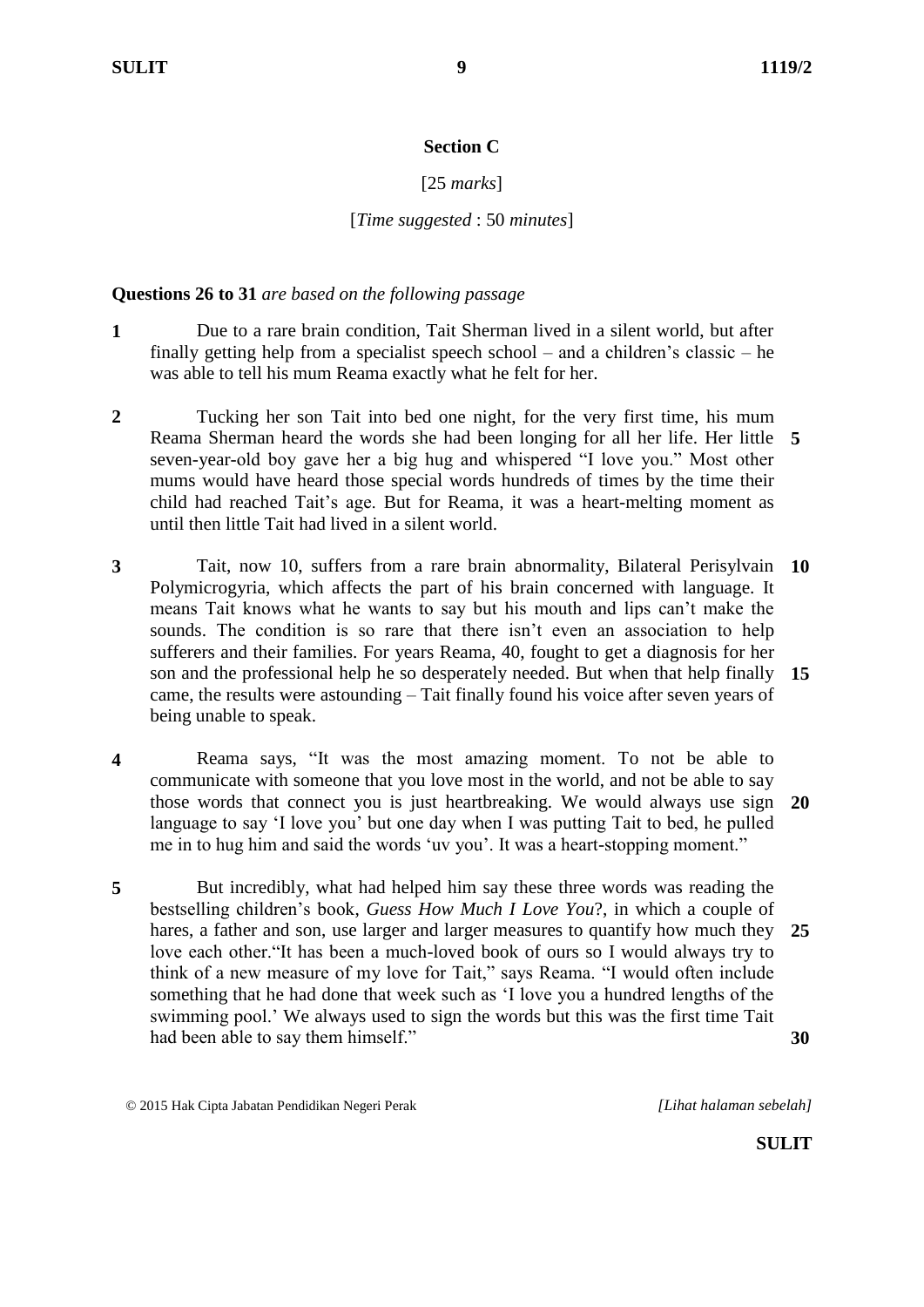- **6** It had been a long battle for Tait. At first he had seemed like any other baby and reached his developmental milestones like any other toddler – apart from his speech. He could barely say a few words and these could only be understood by people who knew him. It was when he was three that he was finally referred to the NHS speech and language service. However it took his parents Reama, a director at **35** an educational think tank and husband Richard 48, a graphic designer, from Henley-Upon-Thames, Oxon another 18 months to get him the help he needed.
- **7** Reama, who has two other teenage children, explains, "He was four and a half when we finally got a diagnosis. Before that they had diagnosed him as having oral dyspraxia – a condition where the child has difficulty in making and **40** coordinating the movements to produce clear speech. Then he had an MRI scan that gave us the diagnosis of BPP. It was pretty gut-wrenching but it was really good to have a label for it. Having a diagnosis means that you can actually access the help you need."
- **8** Although in a mainstream primary school with some access to speech and **45** language specialists, none of the other children knew sign language. Tait was still struggling and it wasn't until Reama came across the children's communication charity *I Can* and their specialist language school in Meath 30 miles away in Ottershaw, Surrey, that, after a legal battle with her local council, she finally got the support she and Tait needed. **50**
- **9** Reama explains, "He was a frustrated, lonely little boy whose confidence had been damaged by his previous experience at school. Tait is cognitively ageappropriate so putting him in a school where nobody had the same needs was wrong. After he got a place at Meath aged six, the improvements to his life were immediate. The Meath School staff gave him techniques to help him make sounds **55** by moving his mouth and lips into certain shapes, and there are speech and language therapists in every class. Pupils are put into class groups according to language comprehension rather than year group enabling all pupils to access the curriculum, and work is differentiated to gain the optimal learning from each pupil. Teachers use lots of visual support such as pictures, symbols, spellings and signs to **60** make the words 'live' and last longer so that the children can retain them."
- **10** Four years on, the difference is almost miraculous. Tait constructs long sentences, has conversations and can usually be understood when buying something in a shop or when answering the phone. Reama says, "He started to make progress straight away; there was a difference in him. He was able to belong **65** somewhere; he was with other pupils who were like him, so they find a way to connect that doesn't always need words. Previously he was in a mainstream school with a language unit and he felt isolated. The staffs weren't trained well enough to really understand his needs. It just was a horrendous time."

© 2015 Hak Cipta Jabatan Pendidikan Negeri Perak *[Lihat halaman sebelah]*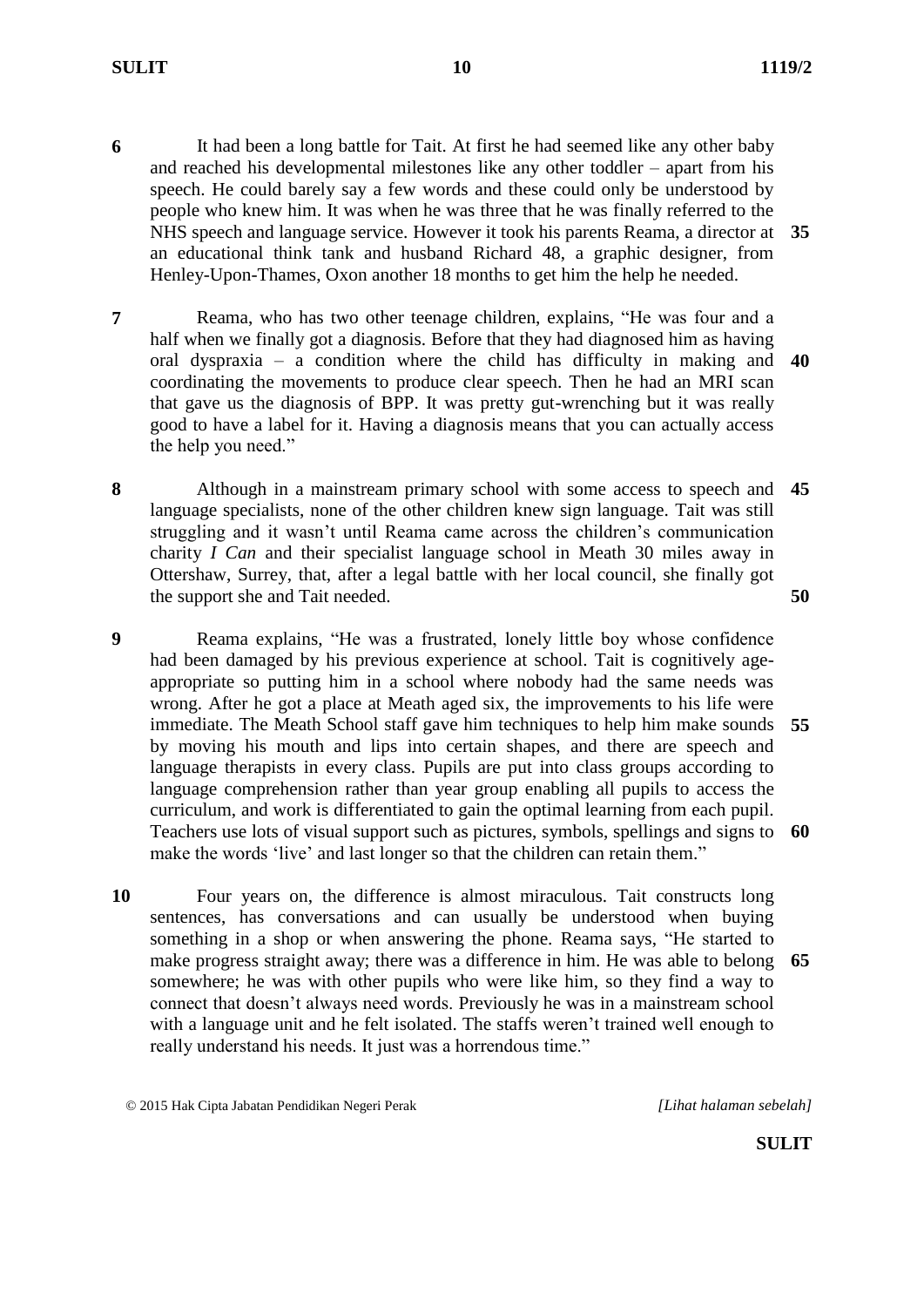**11** Just 18 months later, Tait finally said those three words that meant so much **70** to him and his mum. Now three years after his mum first heard his voice, he can finally make himself understood. "He can speak in sentences, some words are tricky to understand, but he can get by, people can understand him," says Reama. "He will always struggle to be able to make words sound normal, but he is the most determined child. The difference that *I Can* and *Meath* have made to our lives, I **75** can't even explain how amazing it has been. Hearing your child tell you they love you is priceless."

*Adapted from www.mirror.co.uk/news/real-life-stories/my-son-couldn't-talk-until-5400915*

| 26 | a)            | From paragraph 1, why did Tait Sherman live in a silent world?                                   |
|----|---------------|--------------------------------------------------------------------------------------------------|
|    |               |                                                                                                  |
|    | b)            | From paragraph 3, what is the effect of Bilateral Perisylvain Polymicrogyria<br>on Tait's brain? |
|    |               |                                                                                                  |
|    | $\mathbf{c})$ | From paragraph 4, why did Reama say "It was the most amazing moment"?                            |
|    |               |                                                                                                  |
| 27 |               | From paragraph 8, why was Tait still struggling?                                                 |
|    |               |                                                                                                  |
| 28 |               | From paragraph 9,                                                                                |
|    | a)            | the phrase 'visual support' means the students use their sense of                                |
|    |               |                                                                                                  |
|    | b)            | how do the speech and language therapists help pupils?                                           |
|    | $\mathbf{i}$  |                                                                                                  |
|    | $\rm ii)$     |                                                                                                  |
|    |               | [Lihat halaman sebelah]<br>© 2015 Hak Cipta Jabatan Pendidikan Negeri Perak                      |
|    |               | <b>SULIT</b>                                                                                     |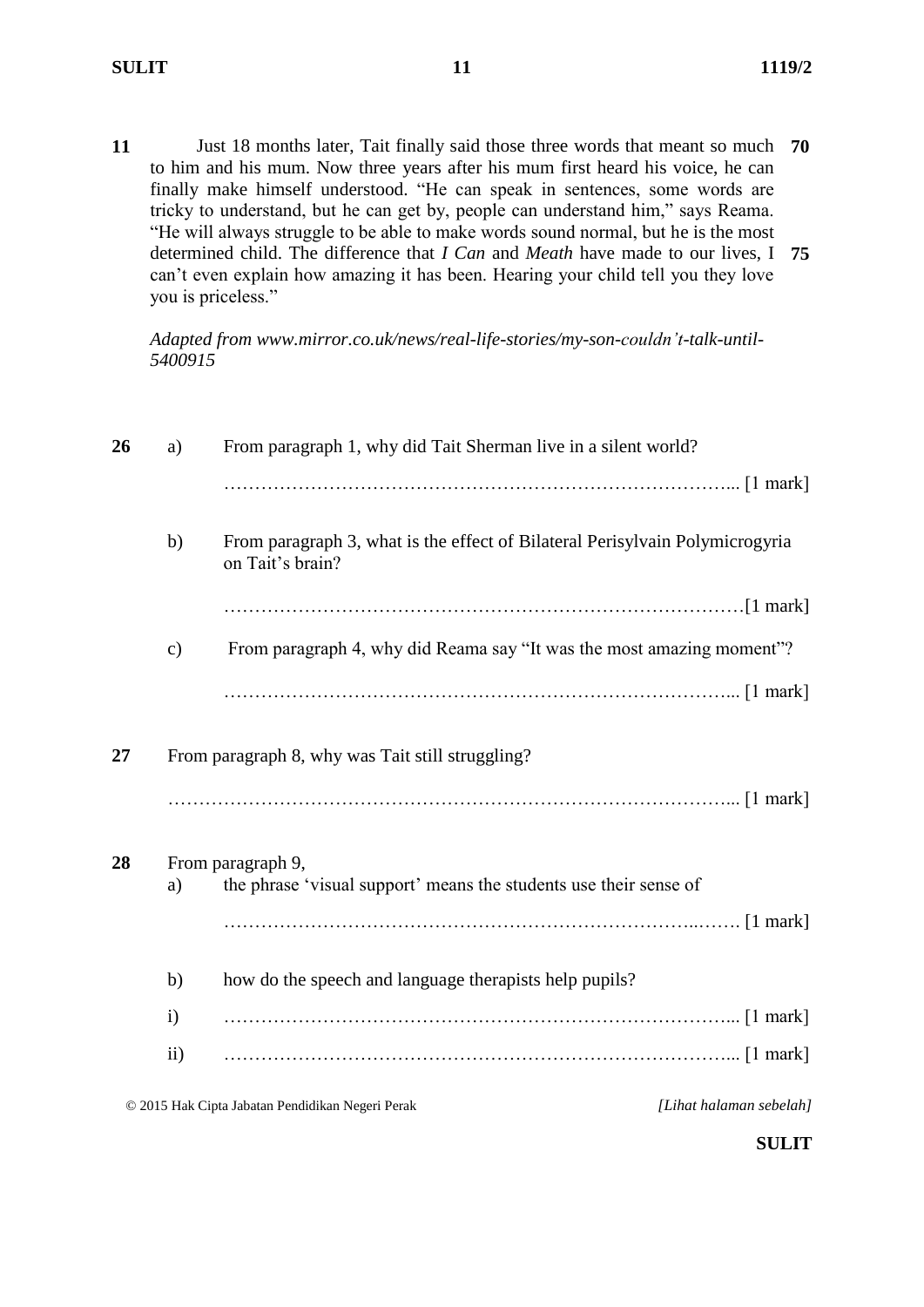**29** From paragraph 10, which sentence suggests that Tait had a challenging period when he was in the mainstream school?

………………………………………………………………………………. [1 mark]

**30** "The difference that *I Can* and Meath have made to our lives, I can't even explain how amazing it has been. Hearing your child tell you they love you is priceless." Based on this statement, state **one** of Tait's improved characteristics. Give **a reason** to support your answer.

| Reason |  |
|--------|--|

- **31** Based on the passage given, write a summary on:
	- what was Tait Sherman suffering from
	- how he was helped

Credit will be given for use of own words but care must be taken not to change the original meaning.

Your summary must:

- be in continuous writing form (not in note form)
- use material from lines **10** to **61**
- not be longer than **130 words, including the 10 words given below**

Begin your summary as follows:

*Tait, 10, lived in a silent world due to a …..*

……………………………………………………………………………….................. .......................................................................................................................................... .......................................................................................................................................... .......................................................................................................................................... ..........................................................................................................................................

© 2015 Hak Cipta Jabatan Pendidikan Negeri Perak *[Lihat halaman sebelah]*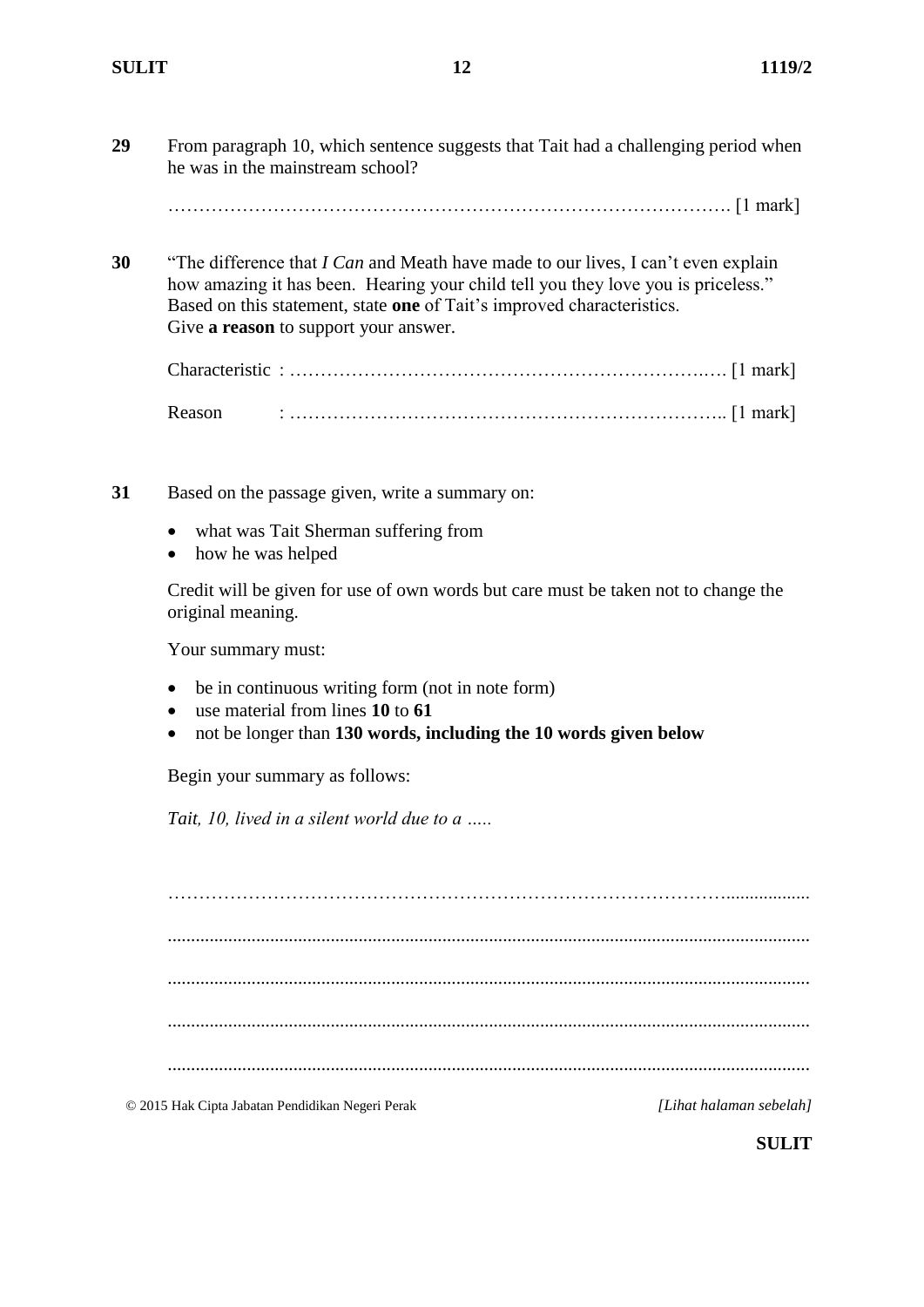[Lihat halaman sebelah] © 2015 Hak Cipta Jabatan Pendidikan Negeri Perak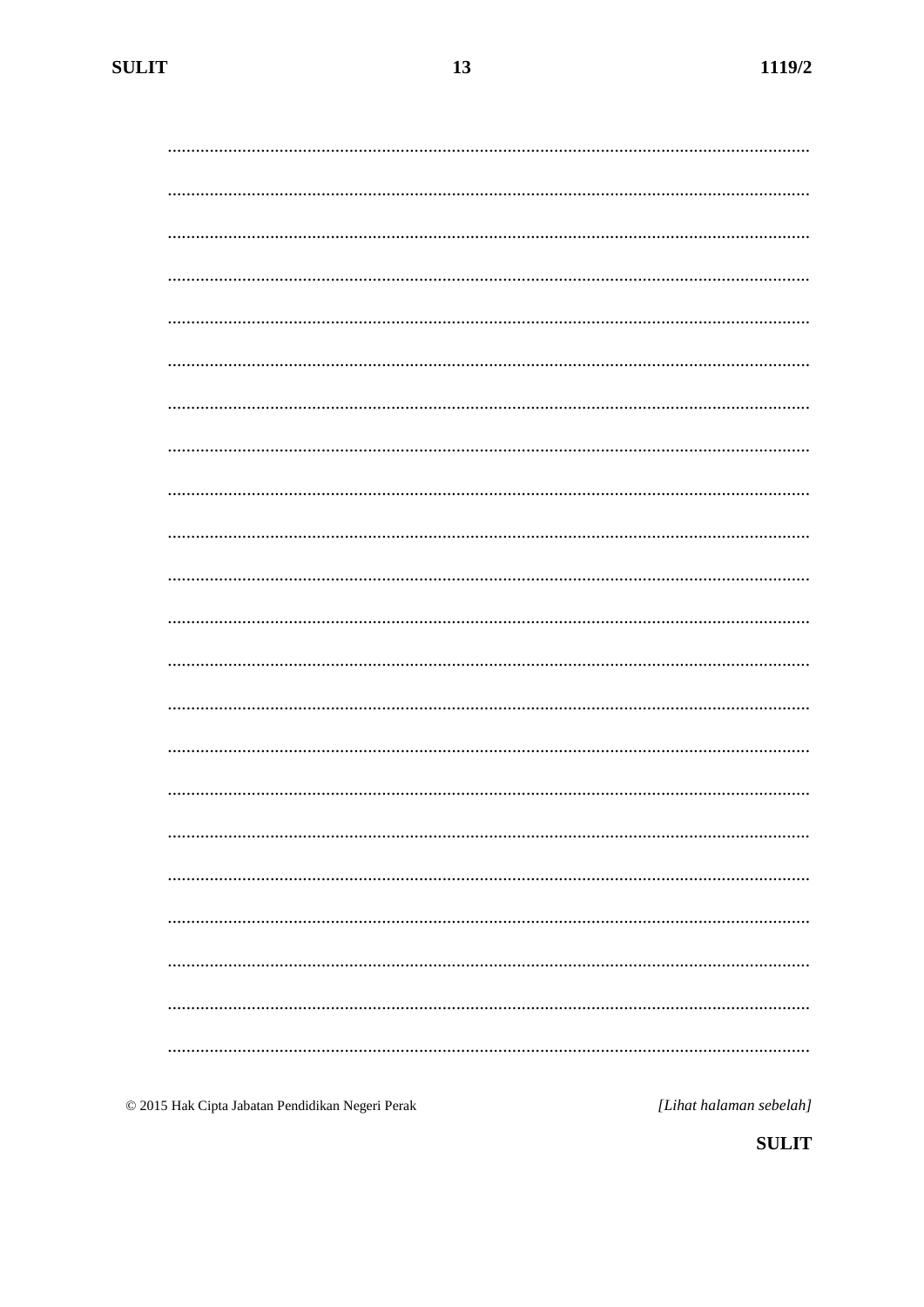## **Section D**

## [20 *marks*]

### [*Time suggested* : 35 *minutes*]

#### **32** *Read the poem below and answer the questions that follow.*

## ARE YOU STILL PLAYING YOUR FLUTE?

Are you still playing your flute? When there is hardly time for our love I am feeling guilty To be longing for your song The melody concealed in the slim hollow of the bamboo Uncovered by the breath of an artist Composed by his fingers Blown by the wind To the depth of my heart. Are you still playing your flute? In the village so quiet and deserted Amidst the sick rice field While here it has become a luxury To spend time watching the rain Gazing at the evening rays Collecting dew drops Or enjoying the fragrance of flowers.



Are you still playing your flute? The more it disturbs my conscience to be thinking of you in the hazard of you my younger brothers unemployed and desperate my people disunited by politics my friend slaughtered mercilessly this world is too old and bleeding.

Zurinah Hassan

© 2015 Hak Cipta Jabatan Pendidikan Negeri Perak *[Lihat halaman sebelah]*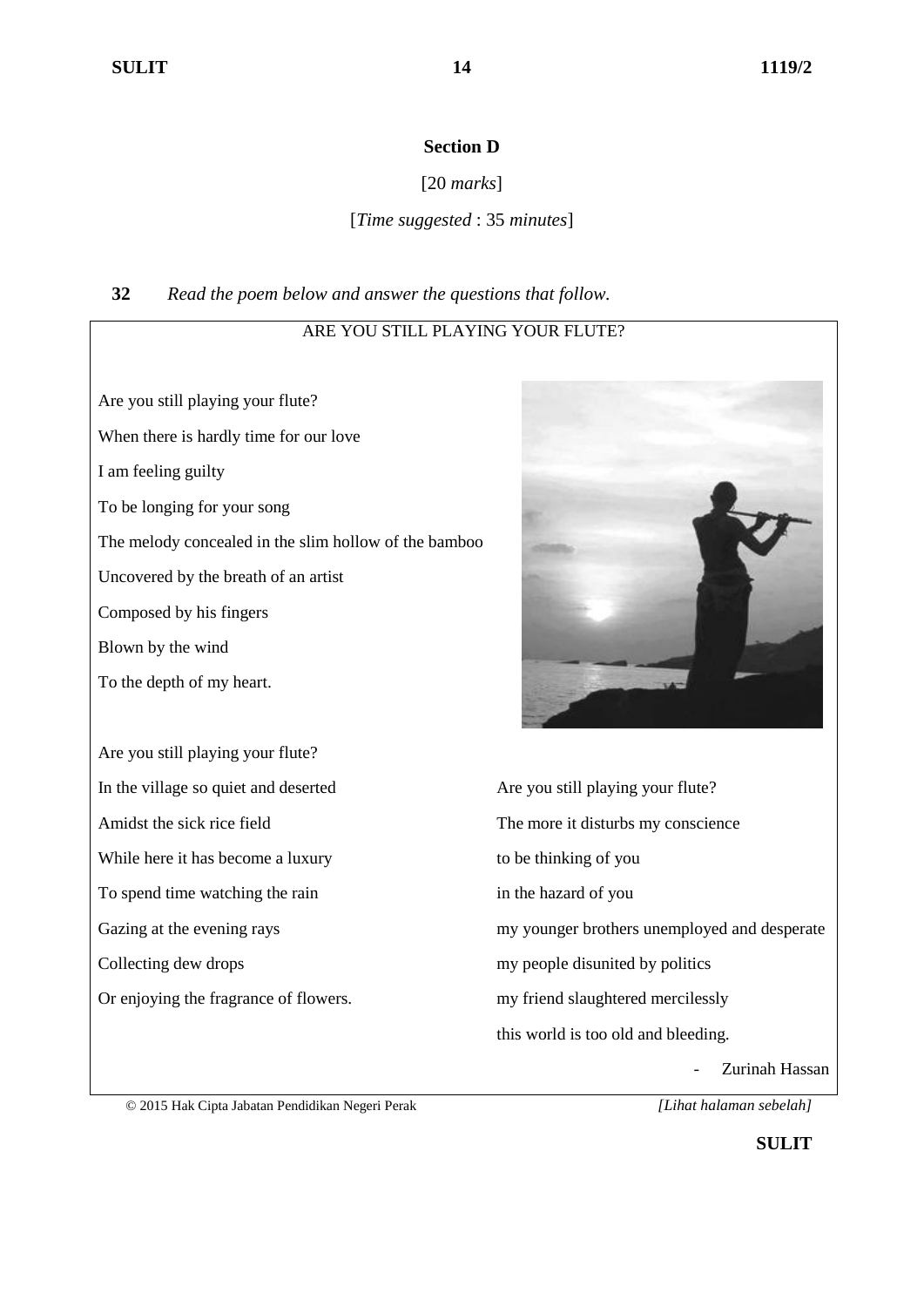| (a) | In stanza 1, how do you know that the persona is deeply affected by the<br>melody of the song?   |
|-----|--------------------------------------------------------------------------------------------------|
|     |                                                                                                  |
| (b) | Which word in stanza 2 tells us that the persona is not in the village?                          |
|     |                                                                                                  |
| (c) | Why is her conscience 'disturbed' in stanza 3?                                                   |
|     |                                                                                                  |
| (d) | Do you think disagreements should be solved peacefully? Give a reason to<br>support your answer. |
|     |                                                                                                  |
|     |                                                                                                  |

**33** *The following are the novels studied in the literature component in English Language.*

| The Curse             | Lee Su Ann         |
|-----------------------|--------------------|
| Step By Wicked Step - | Anne Fine          |
| Catch Us If You Can - | Catherine MacPhail |

*Choose any* **one** *of the novels above and answer the question below.*

"Trust is a virtue that is very important in any relationship."

With close reference to the text, how far is this true of the novel you have read?

© 2015 Hak Cipta Jabatan Pendidikan Negeri Perak *[Lihat halaman sebelah]* [15 *marks*] ………………………………………………………………………………………… ………………………………………………………………………………………… …………………………………………………………………………………………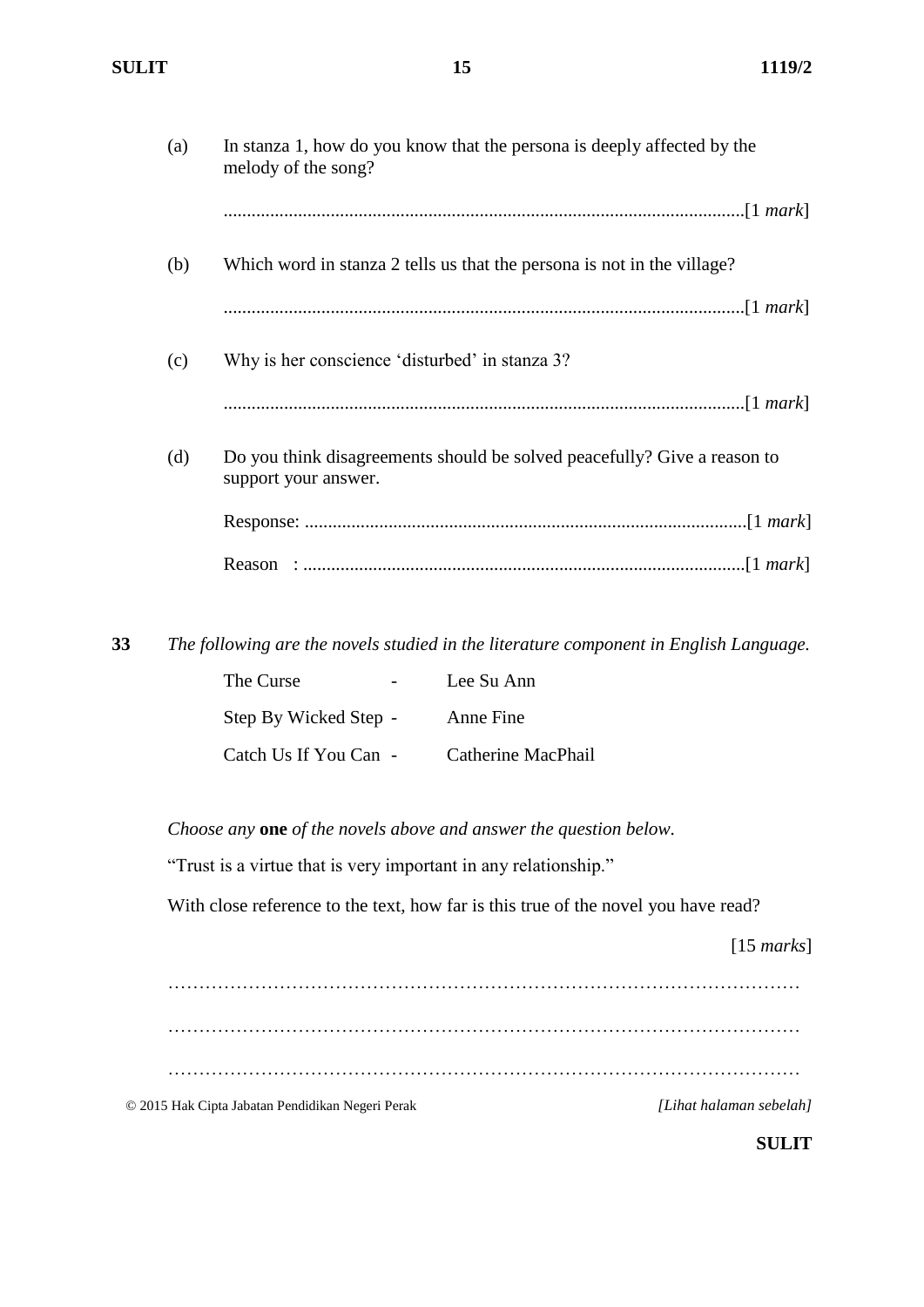© 2015 Hak Cipta Jabatan Pendidikan Negeri Perak

[Lihat halaman sebelah]

16